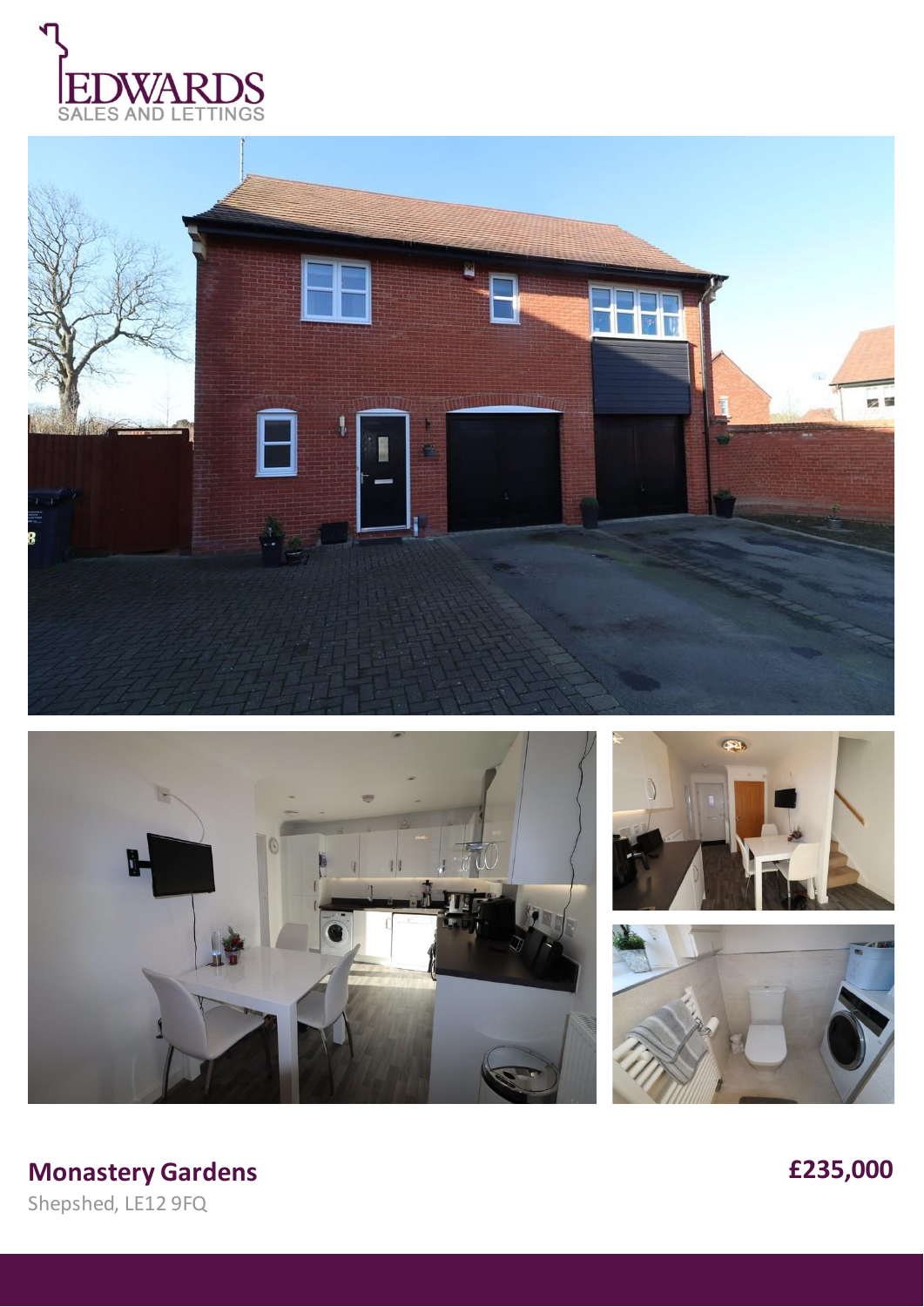## **Property Features**

- TWO BEDROOMS
- UPSTAIRS FAMILY BATHROOM
- INTEGRAL GARAGE
- PRIVATE ENCLOSED GARDEN
- DOWNSTAIRS W.C.
- **BREAKFAST KITCHEN**
- LOUNGE/DINER

# **Full Description**

This is a great example of CONTEMPORARY LIVING AT ITS BEST! Walk straight into a MODERN BREAKFAST KITCHEN with the benefit of a DOWNSTAIRS W.C. Take the stairs to TWO BEDROOMS and a FAMILY BATHROOM with a FRONT TO BACK LOUNGE/DINER upstairs. With an INTEGRAL GARAGE and parking to the front of it, there is also a gate into the PRIVATE ENCLOSED GARDEN.

#### **ENTRANCE**

Door into breakfast kitchen.

#### BREAKFAST KITCHEN

#### 20' 1" max. x 10' 5" (6.12m x 3.18m)

Fitted with a range of wall, base and drawer units with laminate work surfaces, one and a half bowl sink drainer, integrated electric oven, built in ceramic hob, stainless steel extractor hood, integrated fridge freezer, under-counter space and plumbing for washing machine and dishwasher, space for dining table and chairs, two radiators, door to downstairs w.c. and PVCu double glazed French doors to side elevation leading out into the garden.

#### DOWNSTAIRS W.C.

Fitted with a two piece suite comprising close coupled w.c. and pedestal wash hand basin, chrome ladder radiator, space for tumble dryer and PVCu double glazed window to front elevation.

#### LANDING

PVCu double glazed window to front elevation, radiator, boiler storage cupboard and doors to both bedrooms and bathroom.

BEDROOM ONE 12' 7" max. x 12' 2" (3.84m x 3.71m)







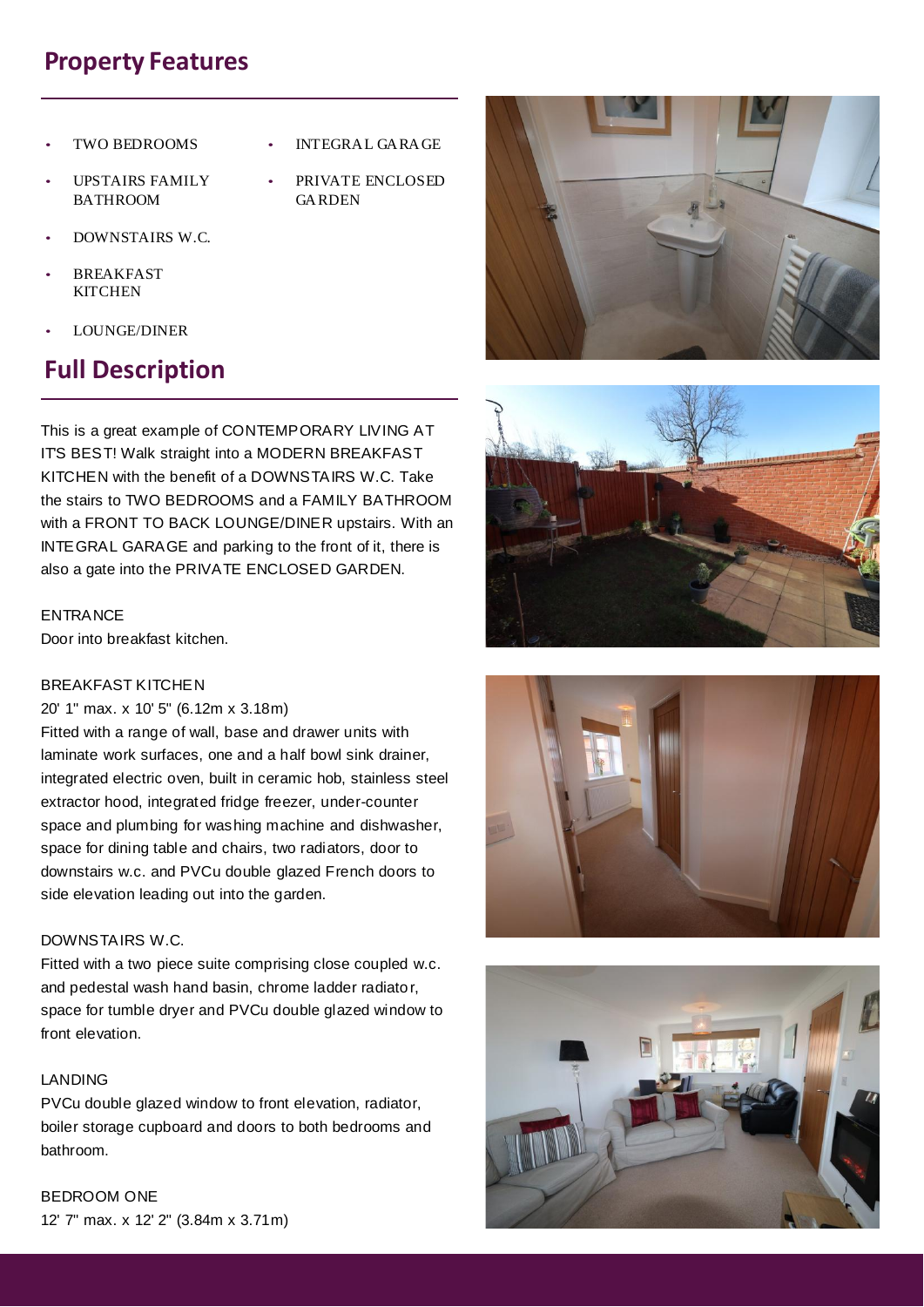PVCu double glazed window to rear elevation, built in sliding mirror wardrobes, fitted bedroom furniture and radiator.

#### BEDROOM TWO

8' 11" x 8' 3" (2.72m x 2.51m) PVCu double glazed window to rear elevation, fitted bedroom furniture and radiator.

#### BATHROOM

Fitted with a three piece suite comprising close coupled w.c., pedestal wash hand basin and L-shaped bath with shower screen, shower over and separate shower attachment, chrome ladder radiator and PVCu double glazed window to front elevation.

#### LOUNGE

19' 3" x 10' 6" (5.87m x 3.2m) Two PVCu double glazed windows and two radiators.

#### GARAGE

19' 8" x 9' 10" (5.99m x 3m) Up and over door to front elevation.

#### **OUTSIDE**

To the front of the property is a tarmac driveway in front of the garage and wooden gate giving access to the side garden. To the side of the property is a private, enclosed garden, mostly lawn with paved patio area.

### GENERAL NOTES

Viewing Arrangements Please contact Clare, Katie, Dominique or Liz to arrange your viewing.

#### Fixtures, Fittings and Appliances

Any fixtures, fittings or appliances mentioned in these details have not been tested and can not be assumed to be in full efficient working order.

#### Internal photographs

It should not be assumed that items shown in our photographs are included in the sale of the property.

#### **Measurements**

Although we have taken every care to ensure the dimensions for the property are true, they should be treated as approximate and for general guidance only.









Money Laundering